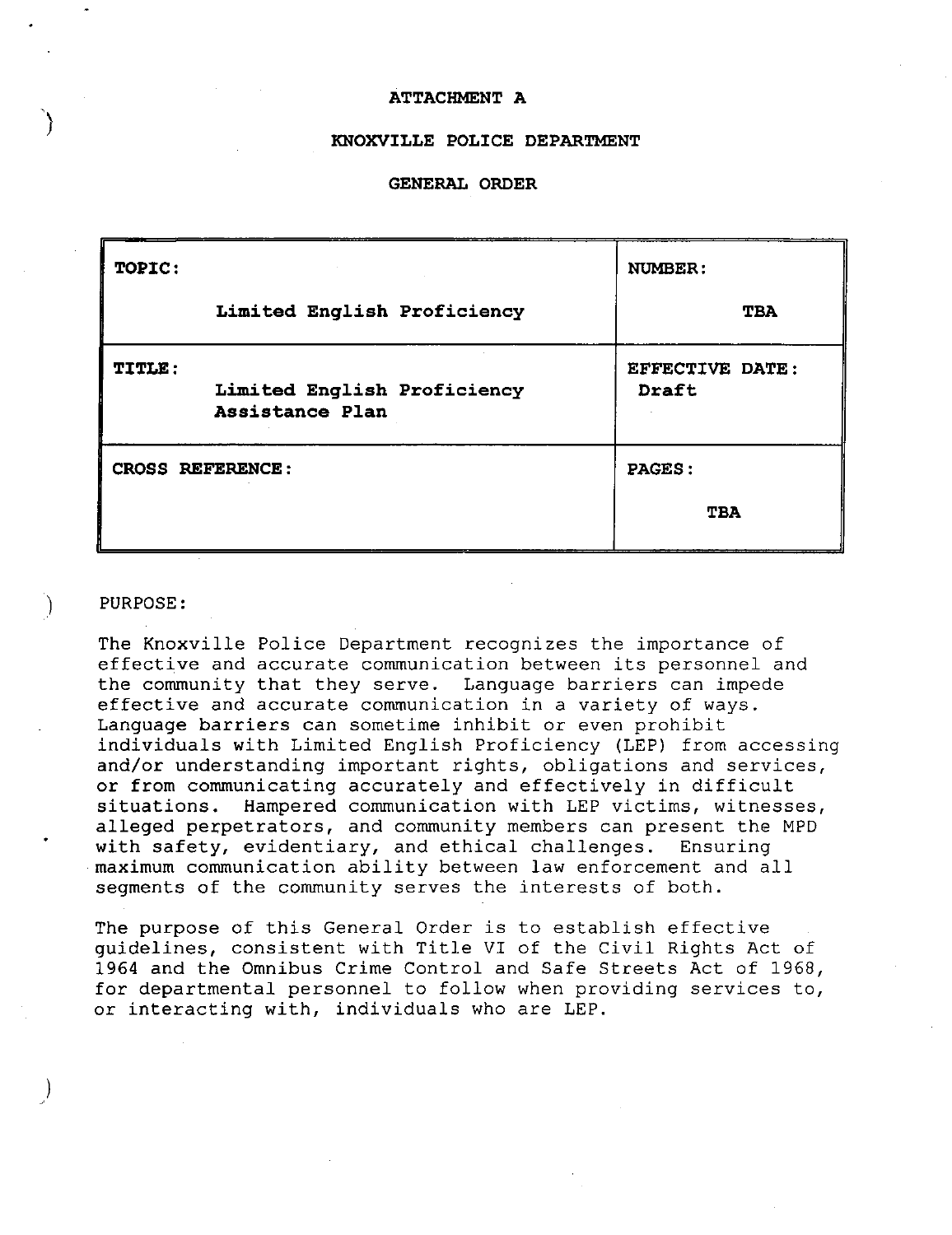This directive shall consist of the following numbered sections:

I. Policy

II. Definitions

III. Procedures for Accessing Interpretation Services

IV. Interrogation, Interviews, and Complaints

V. Notifying the Public About Language Services

VI. Training

 $\left( \right)$ 

 $\int$ 

VII. Monitoring and Updating Language Assistance Efforts

VIII. LEP Assistance Plan Review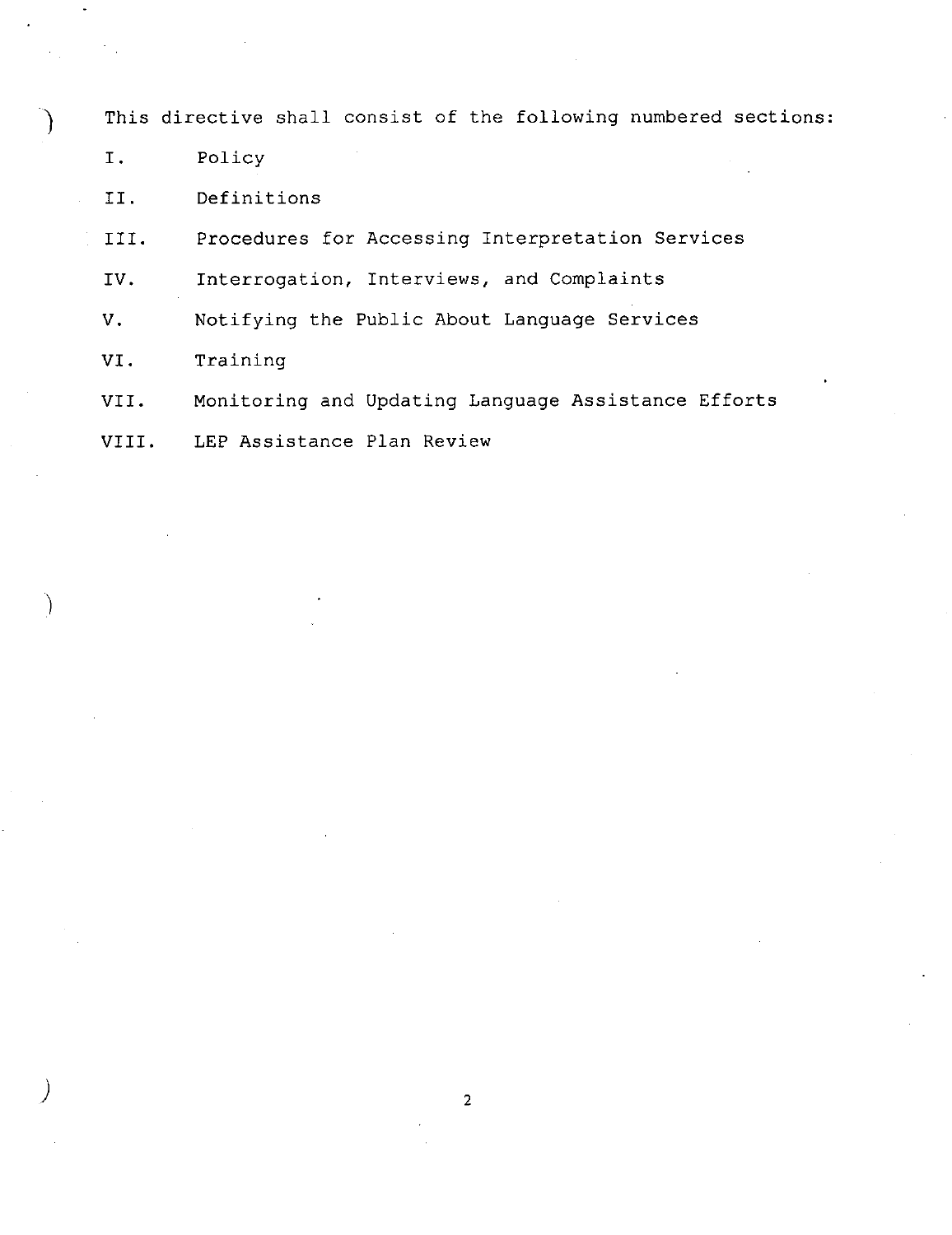### I. POLICY

It is the policy of the Knoxville Police Department to take reasonable steps to provide timely, meaningful access to LEP persons to the services and benefits the department provides in all police department conducted programs or activities. All department personnel shall provide free language assistance services to LEP individuals whom they encounter or whenever an LEP individual requests language assistance<br>services. Department personnel will inform members of the Department personnel will inform members of the public that language assistance services are available free of charge to LEP persons and that department or contract personnel will provide these services to them.

# II. DEFINITIONS

 $\Big)$ 

- A. Primary Language means an individual's native tongue or the language in which an individual most effectively communicates. Knoxville Police Department personnel should avoid assumptions about an individual's primary<br>language. Department personnel should make every Department personnel should make every effort to ascertain an individual's primary language to ensure effective communication.
- B. Limited English Proficiency designates individuals whose primary language is not English and who have a limited ability to read, write, speak or understand English. LEP individuals may be competent in certain types of communication (e.g. speaking or understanding), but still be LEP for other purposes (e.g. reading or writing). Similarly, LEP designations are context-specific: an individual may possess sufficient English language skills to function in one setting, but these skills may be insufficient in other situations.
- C. Interpretation is the act of listening to a communication in one language (source language) and oraliy converting it to another language (target language) while retaining the same meaning.
- D. Translation is the replacement of written text from one language (source language) into an equivalent written text in another language (target language).
- E. Bilingual refers to the ability to use two languages proficiently.

3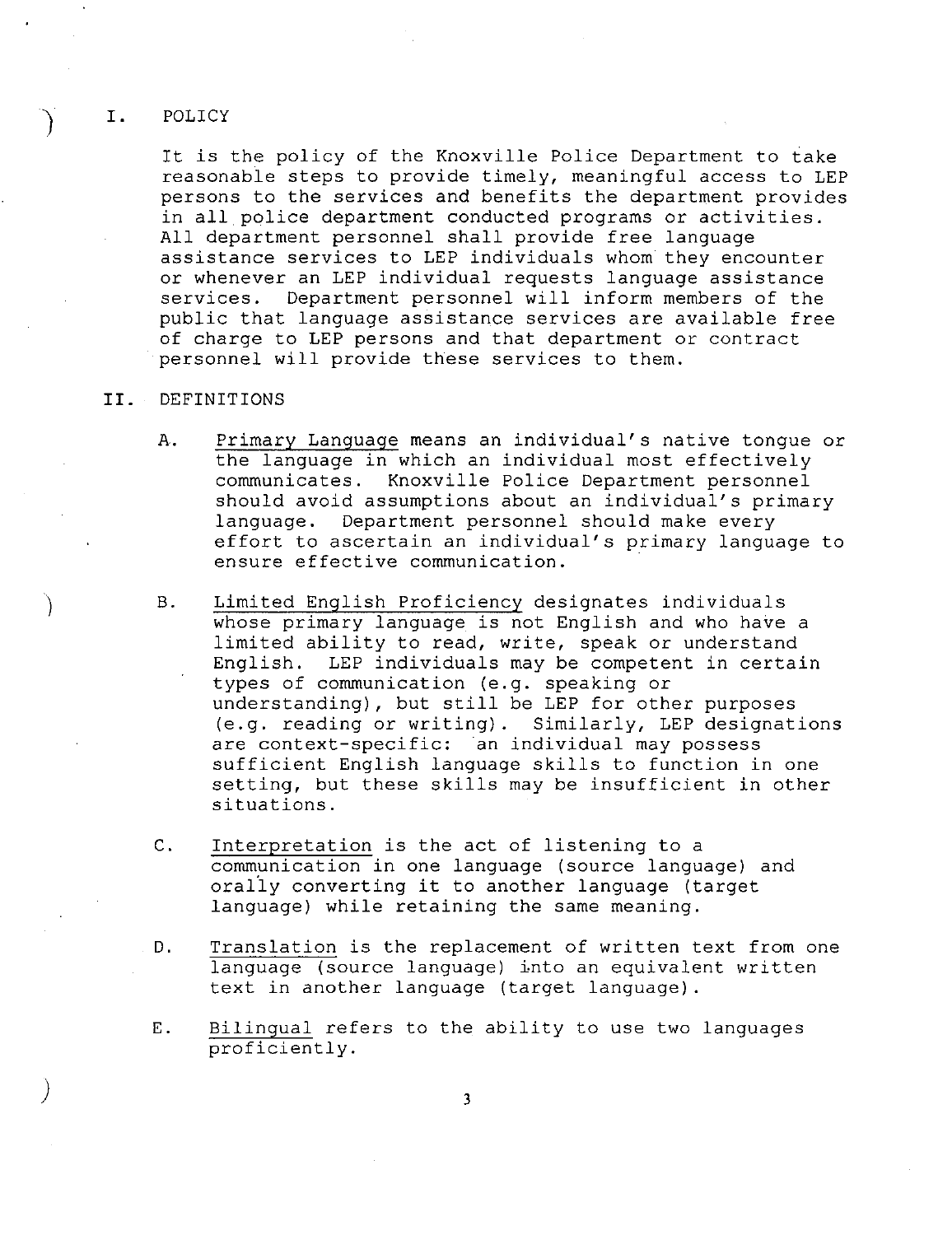- F. Knoxville Police Department Authorized Interpreter (KPDAI) is a bilingual department employee who has been tested and authorized to interpret for others in certain situations.
- G. KPDAI List is a delineation of department personnel who are bilingual and are authorized to act as interpreters. The Personnel Unit will create and maintain the list and provide it to designated contact locations, including the Knox County Emergency Communications District.

# **III.** PROCEDURES FOR ACCESSING INTERPRETATION SERVICES

)

)

)

# A. Procedures for Requesting Interpretation Services

- 1. Responding Employee Responsibilities: Department personnel in the field in need of interpretation services will attempt to identify the LEP individual's primary language through the use of language ID cards and request a KPDAI or other LEP resources through the Knox County Emergency Communications District.
- 2. Exigent Circumstances: Knoxville Police Department personnel are expected to follow the general procedures outlined in this general order; however exigent circumstances may require some deviations. In such situations, personnel are to use the most reliable, temporary interpreter available, such as bilingual department personnel. However, once an exigency has passed, all personnel are expected to revert to the general procedures in this general order.
- 3. Family, Friends and Bystanders: In other than exigent circumstances, department personnel should make every effort to only use family, friends, or bystanders for interpreting in very informal, nonconfrontational situations, and only to obtain basic information at the request of the LEP individual. Barring exigent circumstances, personnel should not use minor children to provide interpreter services.

4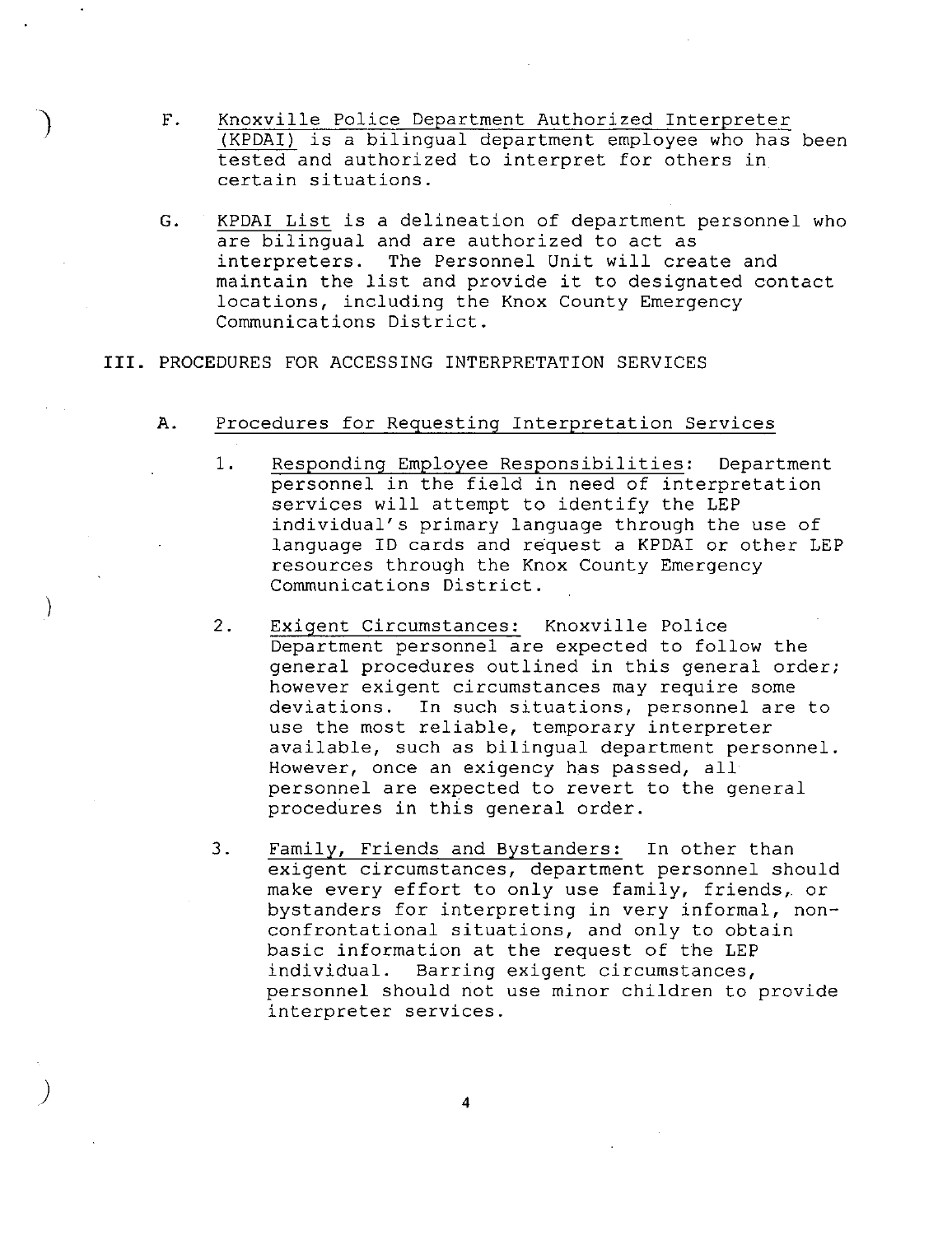- 4. Police Radio Responsibilities: Upon request for interpretive assistance, the Knox County Emergency Communications District (KCECD) will consult the KPDAI List to determine if an KPDAI is available to respond. If no KPDAI is available, the KCECD will contact the telephonic interpretation service provided by telephonic service.
- 5. Conflict of Interest/Bias of Interpreter: If the member believes that there is any conflict of interest with the assigned interpreter, bias, or any other reason why the interpreter should be recused, the member shall consult with the highest-ranking supervisor on location and the supervisor will decide if another interpreter is warranted.

### NOTE:

 $\big)$ 

 $\int$ 

It is the member's responsibility to develop and ask all applicable questions. Under no circumstances will an interpreter independently question a LEP individual. The interpreter's role is to serve as a neutral third party, taking care not to insert their perspective into the communication between the parties.

#### IV. INTERROGATION, INTERVIEWS, AND COMPLAINTS

A. Criminal Interrogations and Crime Witness Interviews: These scenarios potentially involve statements with evidentiary value upon which a witness may be impeached in court. As such, accuracy is a priority. Moreover, a failure to protect the rights of LEP individuals during arrests and interrogations presents risks to the integrity of the process. The member must recognize that miscommunication during the interrogations or crime witness interviews may have a substantial impact on the evidence presented in any related criminal prosecution. A qualified interpreter shall be used for any interrogation or taking of a formal statement where the suspect's or witness' legal rights could be adversely impacted. Because of the dual role a member must have when conducting interrogations and acting as an interpreter, only KPDAIs who are not connected to the investigation are to be used as interpreters during interrogations. When a KPDAI is not available or not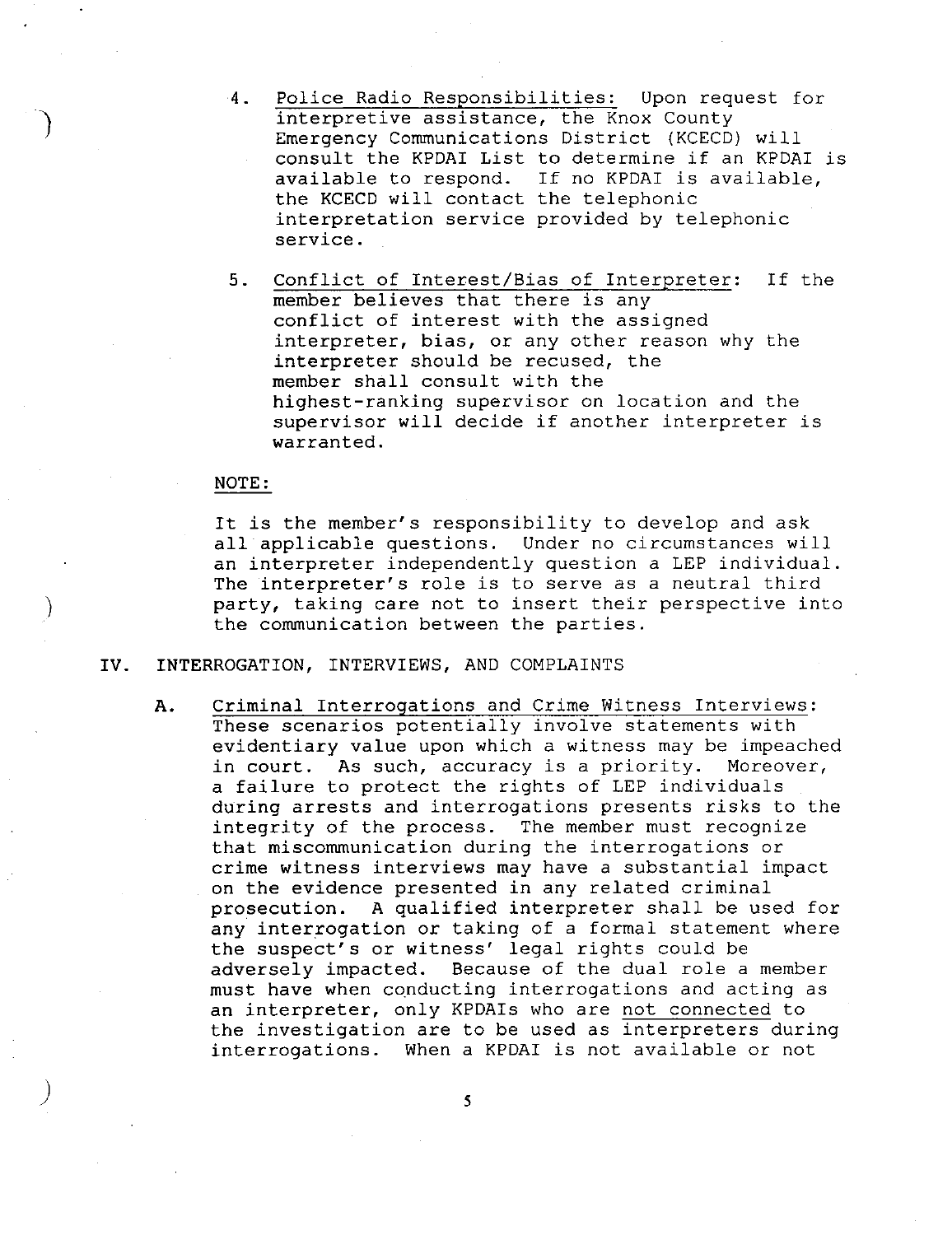appropriate, the member can contact the KCECD for other LEP resources.

### NOTE:

 $\Big)$ 

 $\big)$ 

"Miranda" warnings, and all other vital written materials, will be available to the suspect or witness in his or her primary language. In the case of a language in which forms have not been translated and in the case of illiteracy, forms will be read to the suspect or witness in his or her primary language using a KPDAI or if none is available, other LEP services.

B. Complaint Procedures for LEP Persons: Any LEP individual who wishes to file a complaint with the Knoxville Police Department regarding language access, or the discharge of departmental duties, shall be provided assistance in their primary language by a KPDAI, or if none is available, by other LEP services. The Internal Affairs Unit will provide written notice of the disposition of any LEP complaint in the complainant's primary language.

# V. NOTIFYING THE PUBLIC ABOUT LANGUAGE SERVICES

- A. Signage: At each Knoxville Police Department building entry point or lobby, signage shall be posted in the most commonly spoken languages stating that interpreters are available free of charge to LEP individuals. The department shall also maintain translated written forms and documents for LEP individuals and post a notice of the availability of each translated form at every entry point or lobby. In the case of illiteracy or languages in which written materials have not been translated, such forms and documents will be read to LEP individuals in their primary language through an available KPDAI or other LEP service.
- B. Management Services Division Commander: The Management Services Division Commander shall ensure that the signage is posted and visible to the general public. In addition, a LEP resource and contact recording binder will be available at each departmental public contact location. All contacts with LEP citizens shall be recorded on the log for future assessment needs.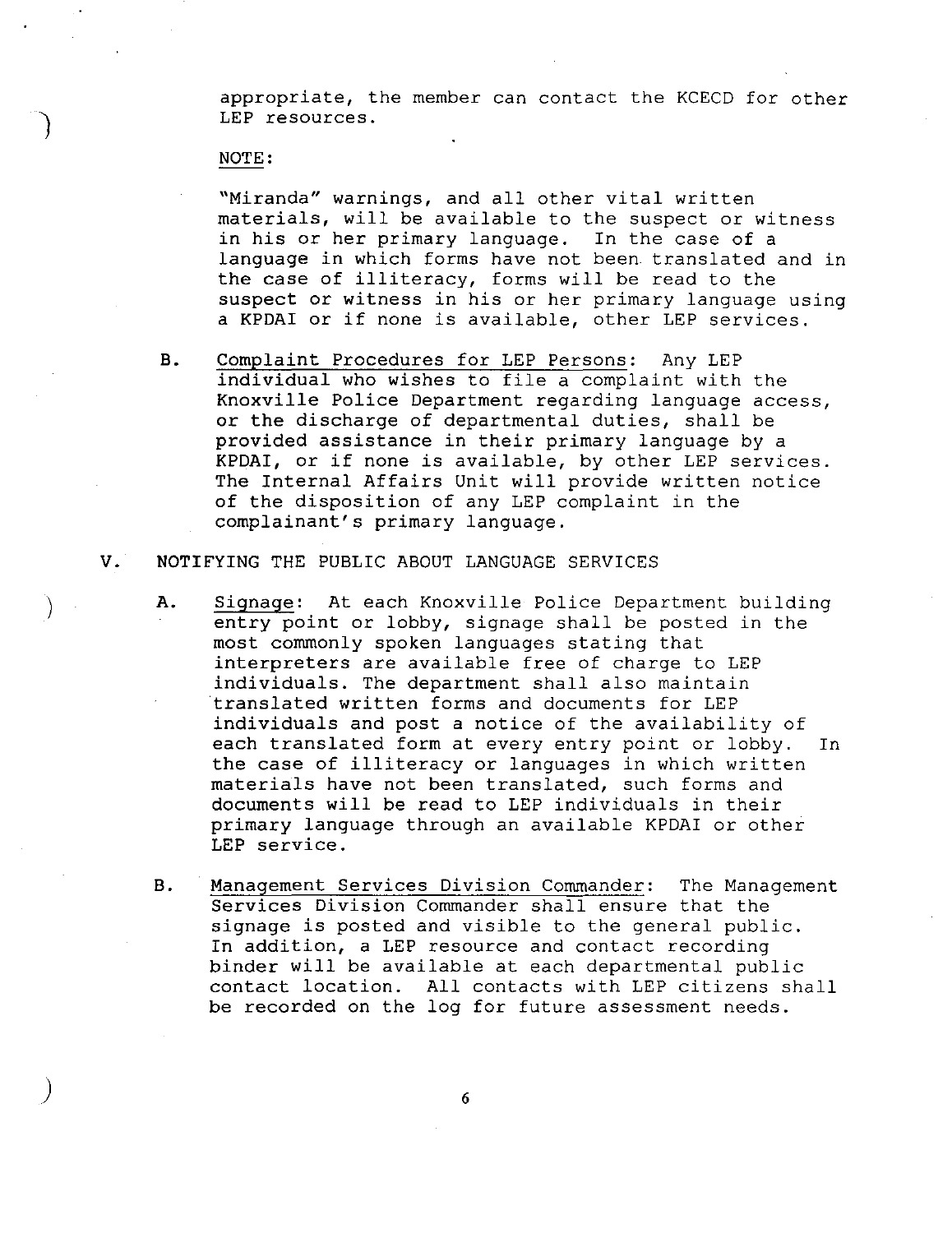### VI. TRAINING

 $\big)$ 

- A. LEP Policies: The Knoxville Police Department, through the Training Unit, will provide periodic training to personnel about LEP policies, including how to access<br>authorized, telephonic and in-person interpreters. The authorized, telephonic and in-person interpreters. Department shall conduct such training for new recruits, and then at either in-service training or roll call training for officers at least every two years.
- B. Department Authorized Interpreters
	- 1. Assessment: Department personnel identified as bilingual who are willing to act as KPDAI's will have their language skills assessed by Civil Service using a structured assessment tool to be placed on the KPDAI List.
	- 2. Training: All personnel placed on the KPDAI list must have successfully completed the prescribed interpreter training provided by<br>Civil Service. To successfully complete To successfully complete interpreter training, an interpreter must:
		- a. Demonstrate proficiency in and ability to communicate information accurately in both English and in the target language;
		- b. Have knowledge in both languages of any specialized terms or concepts peculiar to the Knoxville Police Department and of any particularized vocabulary and phraseology used by the LEP person; and
		- c. Understand and adhere to the interpreter role without deviating into other roles such as counselor or legal advisor.
	- 3. Refresher Training: Those employees who have been placed on the KPDAI List must receive refresher training annually or they will be removed from the List. The Training Unit shall coordinate the annual refresher training and maintain a record of training that interpreters have received.

7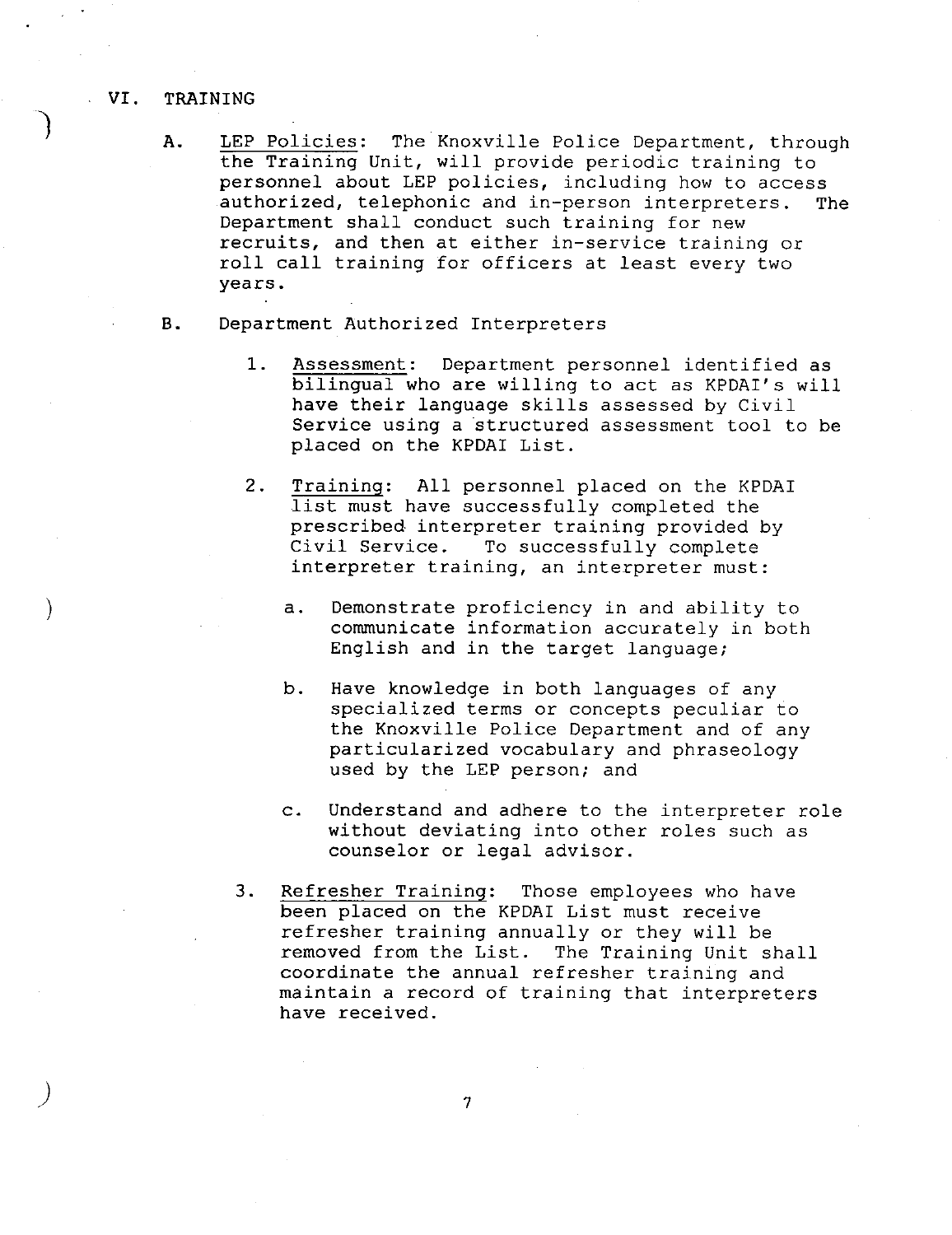## VII. MONITORING AND UPDATING LANGUAGE ASSISTANCE EFFORTS

)

 $\big)$ 

 $\int$ 

- A. LEP Coordinator: The Administrative Lieutenant, or designee, is the Knoxville Police Department LEP Coordinator responsible for coordinating and implementing all aspects of the department's services to LEP individuals.
- B. Community Review: The Administrative Lieutenant, or designee, shall assess demographic data, including LEP student populations within the school districts serviced by the Knoxville Police Department, review contracted language access services utilization data, and consult with community based organizations annually in order to determine if there are additional languages into which vital documents should be translated.
- C. Translated Documents: The Administrative Lieutenant, or designee, will be responsible for annually reviewing all documents issued by the department to assess whether they should be translated and determining into what languages vital documents should be translated.
- D. Collection of LEP Contact Data: The Administrative Lieutenant, or designee, will be responsible for collecting departmental LEP contacts. This data may be collected through the NetRMS Crime Reporting system, citizen and building visitor contact logs, billing statements submitted by the contracted telephonic service, the KPDAI's, and other in-person service providers.
- E. Tracking and Analysis of LEP Data: The Administrative Lieutenant, or designee, or designee shall be responsible for assessing demographic data, reviewing contracted language access services utilization data, and consulting with community-based organizations to ensure that the Knoxville Police Department is providing meaningful access to LEP persons in all department conducted programs or activities.
- F. Record Keeping: The LEP Coordinator will be responsible for maintaining all records and files on community review, documents translated by the department, LEP contact data, and analyses done of LEP data.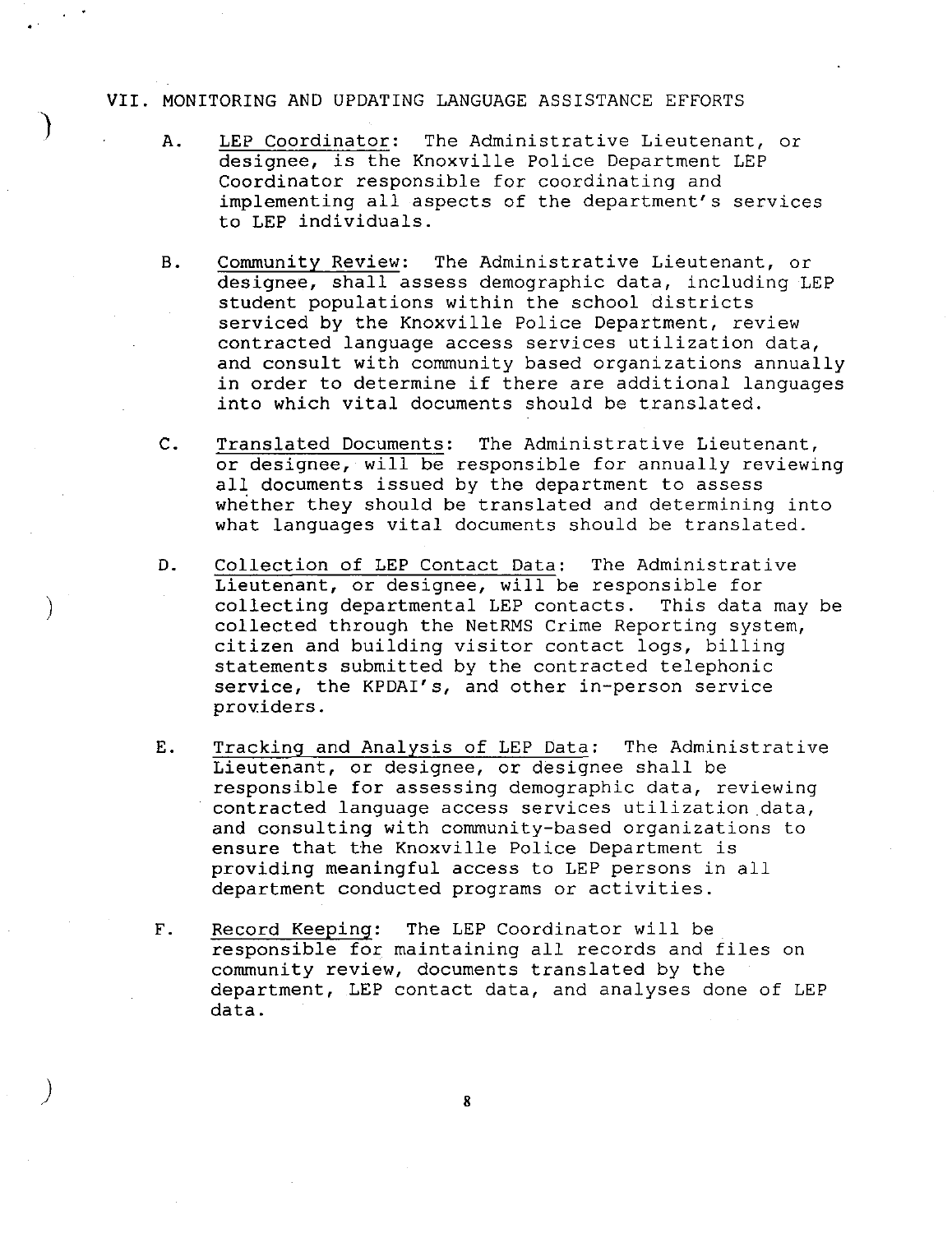# ) VIII. LEP Assistance Plan Review

 $\big)$ 

The Accreditation Unit will ensure that this LEP Assistance Plan is reviewed annually and updated as necessary, or more often as required by the Chief of Police or designee.

9

Chief of Police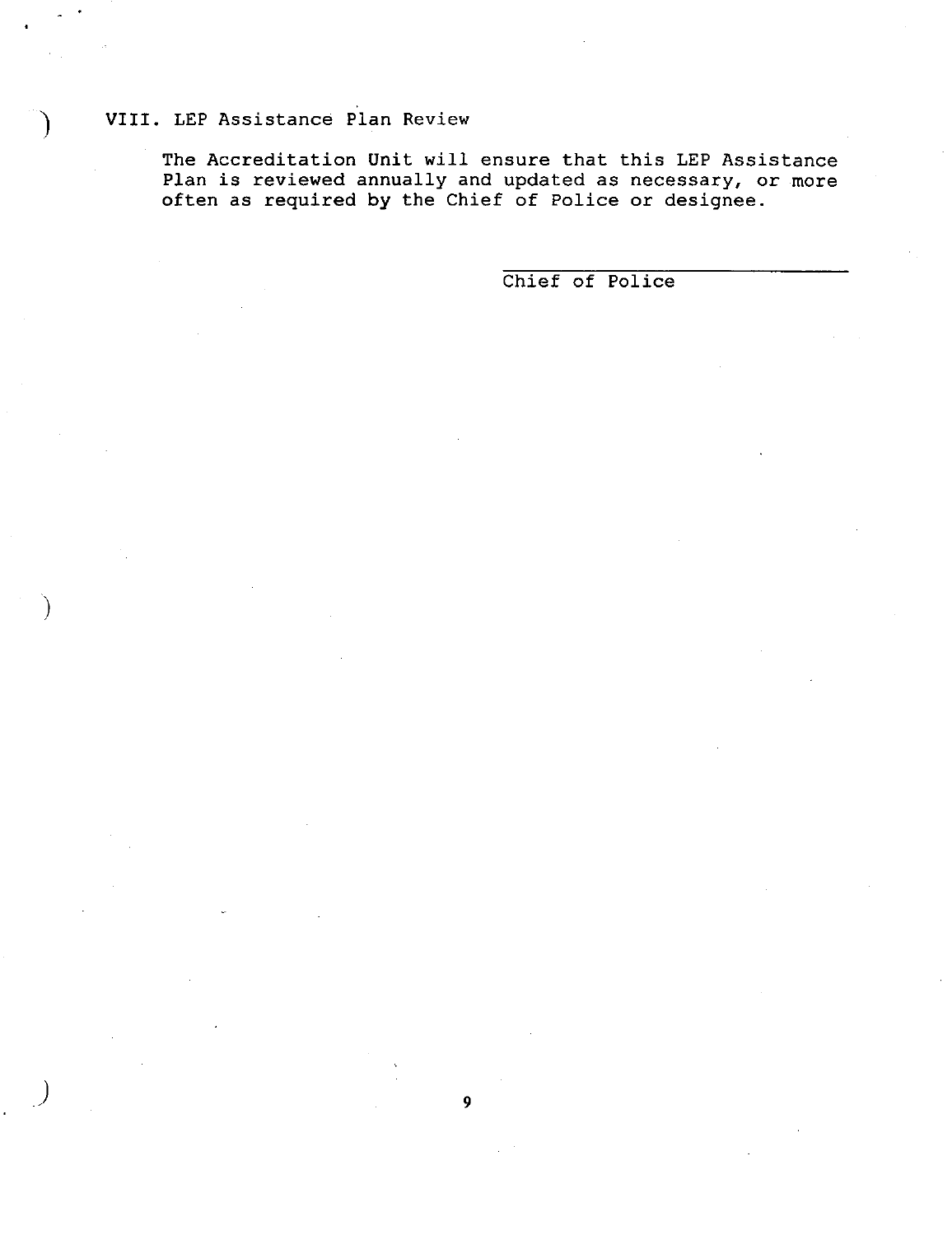# U.S. Department of Justice

Office of Justice Programs

**Office for Civil Rights** 

Washington, D.C. 20531

# CERTIFIED-RETURN RECEIPT REQUESTED

January 3, 2008

)

)

)

Chief Sterling P. Owen, IV Knoxville Police Department P.O. Box 3610 Knoxville, Tennessee 37927

Dear Chief Owen:

In January 2006 the U.S. Department of Justice (DOJ), Office of Justice Programs (OJP), Office for Civil Rights (OCR), notified you that the Knoxville Police Department (KPD), as a recipient of Federal financial assistance, had been selected for a civil rights compliance review in accordance with Title VI of the Civil Rights Act of 1964 (Title VI) and the Omnibus Crime Control and Safe Streets Act of 1968 (Safe Streets Act) and their implementing regulations. The focus of the compliance review was the KPD's provision of language access services to limited English proficient persons (LEP). As you also know, the OCR conducted the on-site phase of the review in August 2006 and in August 2007 we provided you with a draft copy of our compliance review report that contained recommendations for compliance in accordance with DOJ's published guidance entitled, *Guidance to Federal Financial Assistance Recipients Regarding Title VI Prohibition Against National Origin Discrimination Affecting*  Limited English Proficient Persons, 67 Fed. Reg. 41,455 (2002) (DOJ Guidance).

Over the past few months, the KPD has diligently worked to develop and implement our proposed recommendations to include the development of a LEP policy and language assistance plan (LAP). As a result of these efforts, in November 2007, you submitted a copy of the KPD's final draft LEP policy and LAP which was contained in one comprehensive document. We have thoroughly reviewed this document and conclude that it substantially conforms to the standards set forth in the DOJ Guidance. Therefore, upon receipt of the signed final versions of the LEP Policy and LAP, we will administratively close the compliance review and notify you accordingly. Although we have concluded that the draft LEP Policy and LAP substantially conforms to the standards of the DOJ Guidance, we offer the following suggestions that you may want to consider incorporating into the final version:

- (I) Please attach an appendix to the LAP which contains an itemized list of all vital documents that are currently translated into a language other than English;
- (2) Section VII(A)- Specifically identify the LEP Coordinator by name and contact information;
- (3) Section VII- Specifically identify the current LEP population located in the KPD's service area and the language(s) spoken by the identified LEP population. Please note that this data should be updated annually in accordance with the KPD's directives contained in Section VIII; and